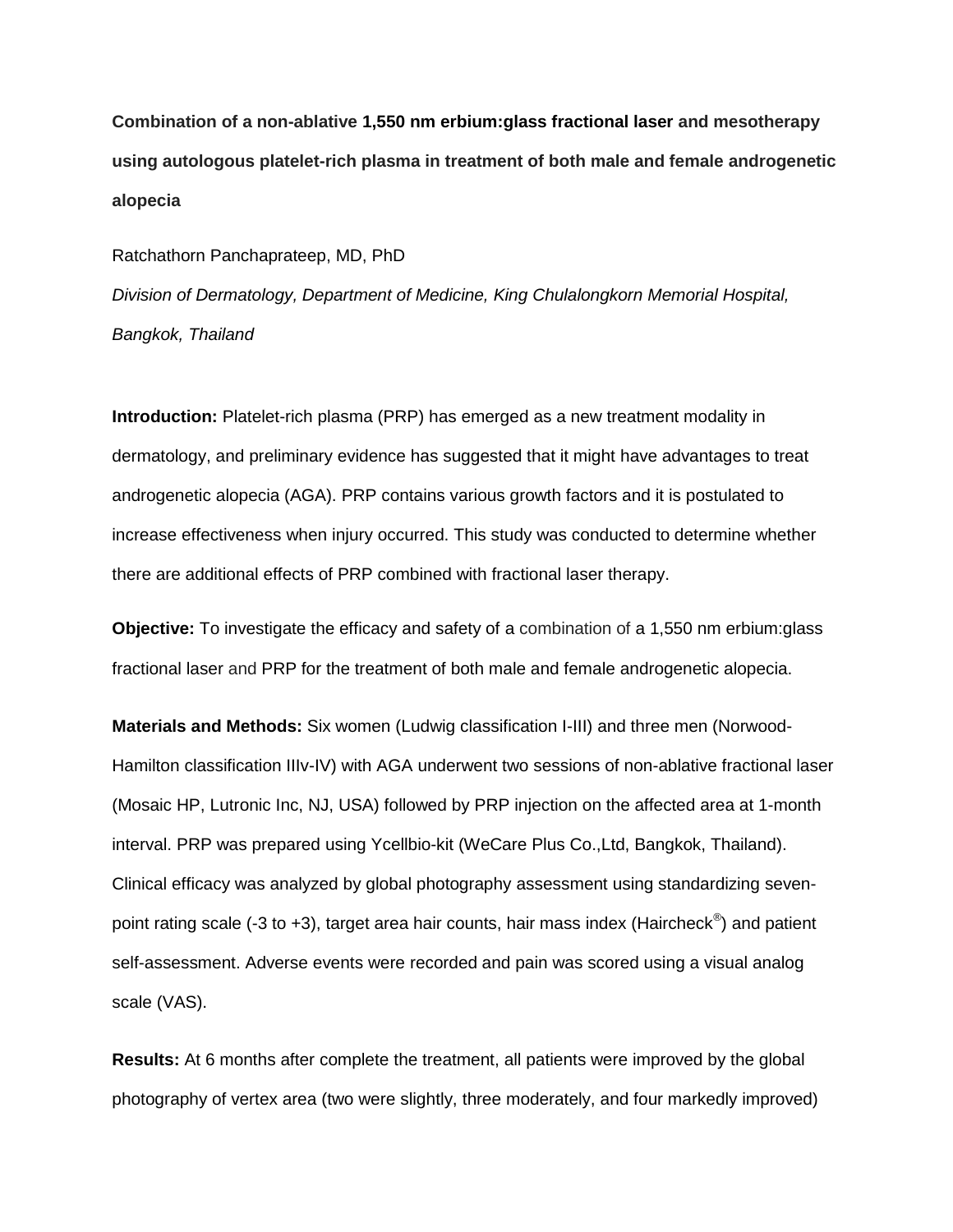compared to baseline. Hair density (terminal hair count) significantly increased by 17.8%  $(105.7\pm4.5$  to 124.6 $\pm$ 41/cm<sup>2</sup>) ( $p$ =0.008). Hair mass index also showed significant increase by 17.3% (30.22±9.1 to 35.44±11.9) (*p=0.008*). The treatment is fair-tolerated and the mean VAS for pain was 2.7 (0-5) and 5.8 (3-8) for laser treatment and PRP injection, respectively. Adverse effects were limited to transient erythema and mild burning sensation on the treated area. Broken hair shaft during laser treatment was observed in four out of nine patients (44.4%), especially in patients with thinner hair shaft. No significant adverse effects were observed.

**Conclusion:** a combination of a 1,550 nm erbium:glass fractional laser and PRP is a safe and effective treatment option for both male and female androgenetic alopecia. However, larger and longer randomized, double-blind, placebo-controlled trials are suggested for long-term efficacy and safety.

**Key words**: Androgenetic alopecia, Platelet-rich plasma (PRP), non-ablative fractional laser, female pattern hair loss

**Figure 1** global photographs show baseline and 6 months after two treatment sessions.